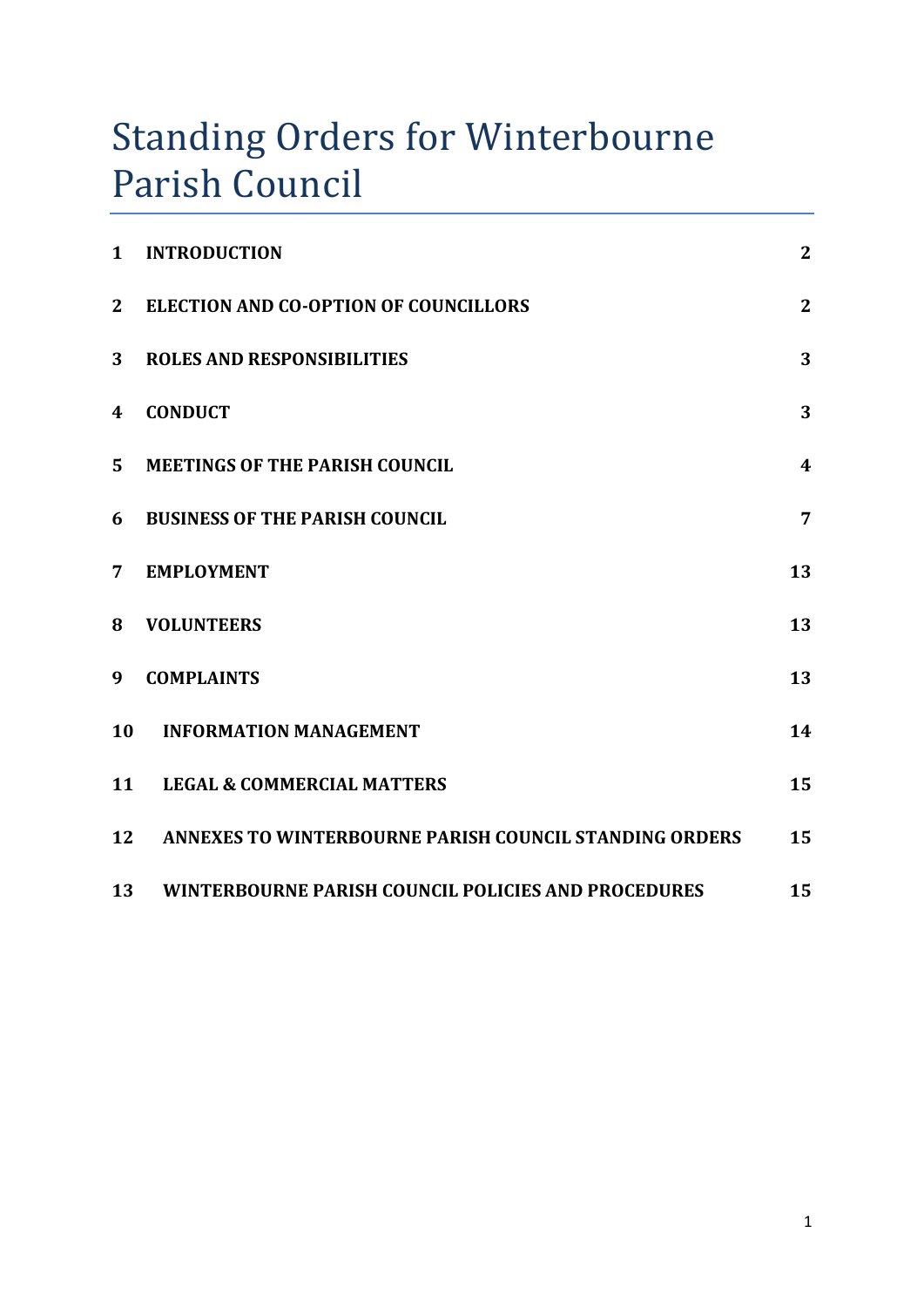# <span id="page-1-0"></span>**1 Introduction**

Procedures for parish councils are set out in law, primarily the Local Government Act 1972<sup>1</sup>. The purpose of these standing orders is to set out how Winterbourne Parish Council conducts its business in accordance with the law, and to ensure that its business is conducted efficiently, effectively and in line with good professional practice.

These standing orders do not document all legal provisions, which are referenced where applicable<sup>2</sup>.

- a All or part of a standing order, except one that incorporates mandatory statutory or legal requirements, may be suspended by resolution in relation to the consideration of an item on the agenda for a meeting.
- b A motion to add to or vary or revoke one or more of the Parish Council's standing orders, except one that incorporates mandatory statutory or legal requirements, shall be proposed by a special motion.
- c The decision of the chairman of a meeting as to the application of standing orders at the meeting shall be final.

# <span id="page-1-1"></span>**2 Election and co-option of councillors**

- a Procedures for ordinary elections and bye-elections are set out in law, and generally fall outside the authority or responsibility of the Parish Council.<sup>3</sup>
- b If there are insufficient candidates for an election or bye-election such that vacancies remain, the Parish Council may, provided that there are sufficient councillors to constitute a quorum, fill the remaining vacancies by co-option.
- c If a casual vacancy arises, the Proper Officer shall notify Electoral Services at Wiltshire Council (as the local authority) who will arrange for public notification.<sup>4</sup> If no poll is claimed by electors the Parish Council will proceed to fill the vacancy by co-option.<sup>5</sup>
- d Parish Council procedures for publicising vacancies to be filled by co-option, communication with candidates and voting in council are set out at Annex 11.1.

<sup>.</sup>  $<sup>1</sup>$  The Local Government Act 1972, including all subsequent amendments, is available at</sup> <https://www.legislation.gov.uk/ukpga/1972/70>

 $2$  Applicable law, regulations or statutes are shown as footnotes. WPC policies and procedures are referenced as endnotes at section 12. Additional guidance or procedures that form part of these standing orders are shown as annexes (section 11).

 $3$  See Arnold Baker on Local Council Administration  $11<sup>th</sup>$  edition chapter 6. See also NALC Legal Topic Note 8 available a[t https://www.nalc.gov.uk/library/members-library/legal-topic-notes/all-legal-topic-notes/1399-08-](https://www.nalc.gov.uk/library/members-library/legal-topic-notes/all-legal-topic-notes/1399-08-elections-1/file)

<sup>&</sup>lt;mark>[elections-1/file](https://www.nalc.gov.uk/library/members-library/legal-topic-notes/all-legal-topic-notes/1399-08-elections-1/file)</mark><br><sup>4</sup> The Local Government Act 1972 s87

<sup>&</sup>lt;sup>5</sup> Local Elections (Parishes and Communities) Rules 2006 r5(5) available at <https://www.legislation.gov.uk/uksi/2006/3305/contents/made>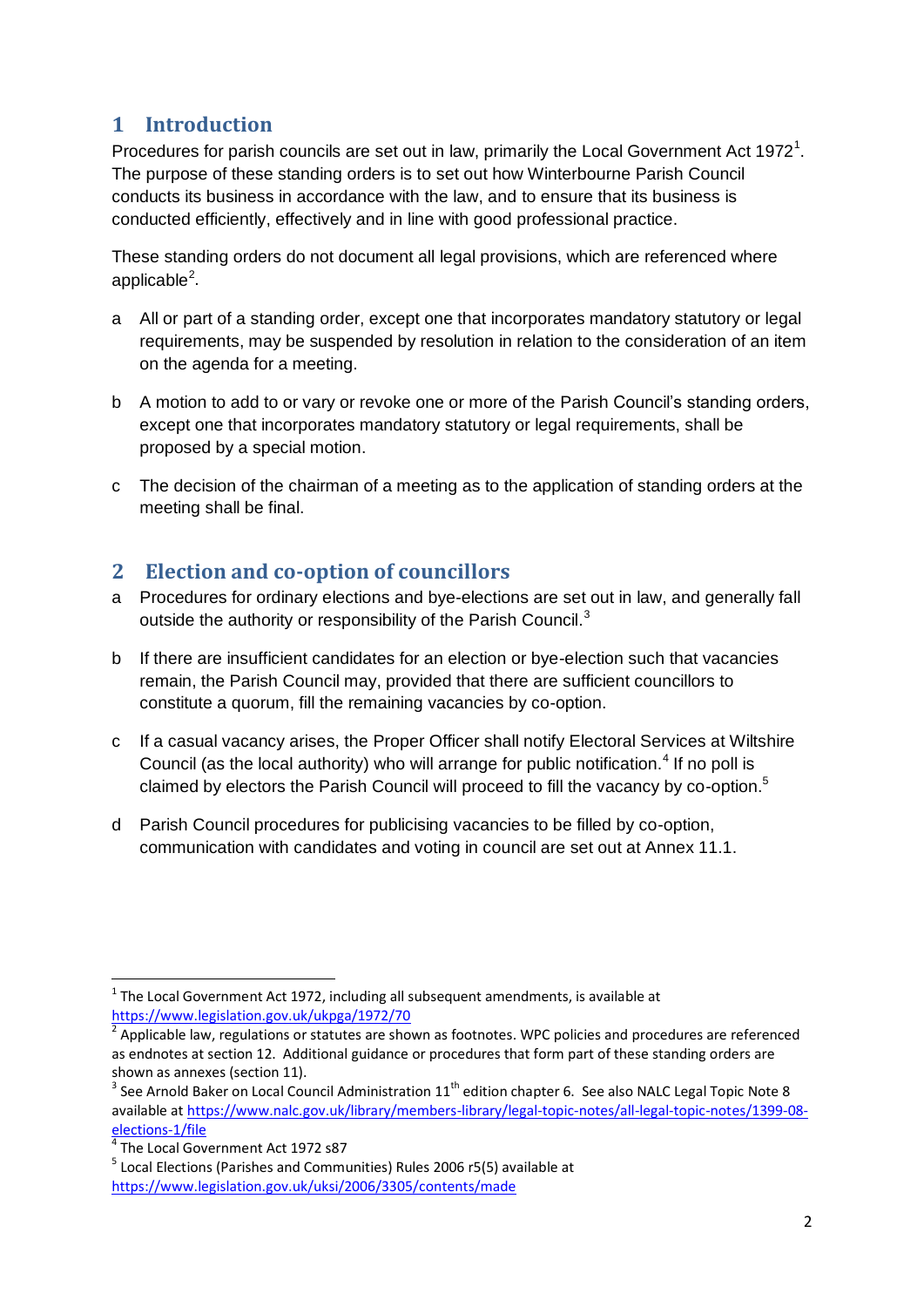# <span id="page-2-0"></span>**3 Roles and responsibilities**

#### **3.1 Chairman**

a The Parish Council shall elect a Chairman annually at its Annual Parish Council Meeting in May of each year. The duties and authority of the Chairman are set out in law<sup>1</sup>. Additional information and guidance is set out in Annex 11.2.

#### **3.2 Vice-chairman**

b The Parish Council may appoint a Vice-Chairman annually at its Annual Parish Council Meeting in May of each year, or at any other time in which case the appointment will be until the next Annual Parish Meeting. The Vice-Chairman will fulfil the duties, authority & responsibilities of the Chairman in the event that the Chairman is unable to do so.

## **3.3 Subcommittees**

- c Winterbourne Parish Council does not currently appoint or operate through subcommittees.
- d The Parish Council may establish informal working groups to address specific matters, which shall bring any proposals to the Parish Council for consideration.

## **3.4 Parish Clerk**

a The Parish Council shall appoint a clerk, who will be the Proper Officer of the Council and as such is under a statutory duty to carry out all the functions, and in particular to serve or issue all the notifications required by law of a local authority's Proper Officer. See also section 7.

## **3.5 Proper Officer**

a The Clerk is the Proper Officer. In the absence of the Clerk the Chairman will, when necessary, ensure that statutory functions of the Proper Officer are discharged.

## **3.6 Responsible Financial Officer**

a The Clerk is the Responsible Financial Officer. The functions and duties of the Responsible Financial Officer are set out in detail in the Council's Financial Regulations<sup>XX</sup>. In the absence of the Clerk the councillor responsible for Governance and Finance (see section 6.2) will, when necessary, ensure that statutory functions of the Responsible Financial Officer are discharged.

# <span id="page-2-1"></span>**4 Conduct**

## **4.1 Councillors Code of Conduct**

a All councillors shall observe the Code of Conduct adopted by the Council<sup>i</sup>.

## **4.2 Disclosed interests**

a All councillors shall disclose any pecuniary or non-pecuniary interests as set out in the Code of Conduct.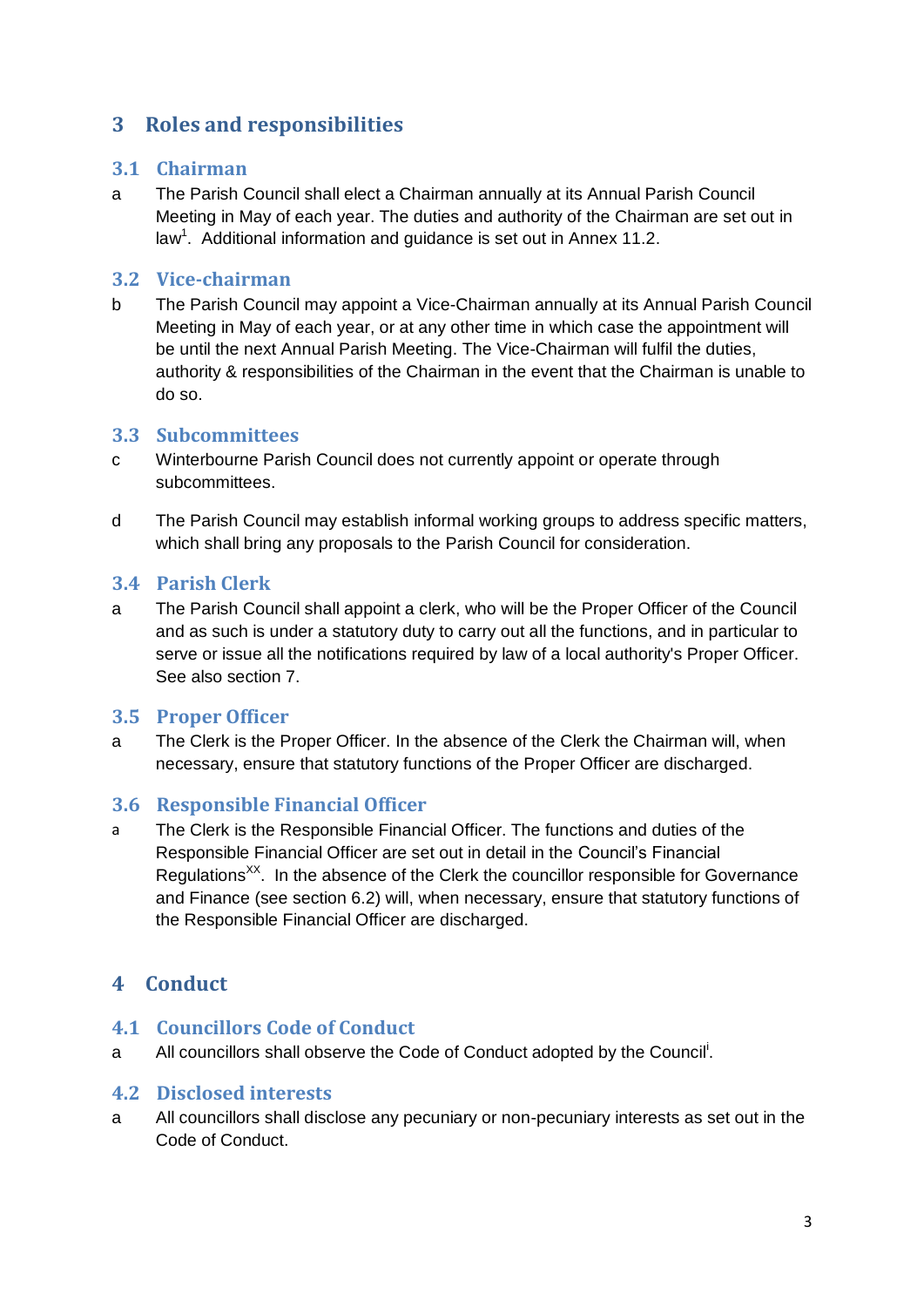## **4.3 Code of conduct complaints**

- a Upon notification by the Unitary Council that it is dealing with a complaint that a councillor or non-councillor with voting rights has breached the Parish Council's code of conduct, the Proper Officer shall, subject to standing order 4.3b, report this to the Council.
- b Where the notification in standing order 4.3(a) relates to a complaint made by the Proper Officer, the Proper Officer shall notify the Chairman of the Parish Council of this fact, and the Chairman shall nominate a Council member to assume the duties of the Proper Officer in relation to the complaint until it has been determined and the Parish Council has agreed what action, if any, to take in accordance with standing order 4.3(d).
- c The Council may:
	- i. provide information or evidence where such disclosure is necessary to investigate the complaint or is a legal requirement;
	- ii. seek information relevant to the complaint from the person or body with statutory responsibility for investigation of the matter;
- d Upon notification by the Unitary Council that a councillor or non-councillor with voting rights has breached the Parish Council's code of conduct, the Parish Council shall consider what, if any, action to take against him. Such action excludes disqualification or suspension from office.

#### **4.4 Conduct at meetings of the Parish Council**

- a No person shall obstruct the transaction of business at a meeting or behave offensively or improperly. If this standing order is ignored, the chairman of the meeting shall request such person(s) to moderate or improve their conduct.
- b If person(s) disregard the request of the chairman of the meeting to moderate or improve their conduct, any councillor or the chairman of the meeting may move that the person be no longer heard or be excluded from the meeting. The motion, if seconded, shall be put to the vote without discussion.
- c If a resolution made under standing order  $4.4(b)$  is ignored, the chairman of the meeting may take further reasonable steps to restore order or to progress the meeting. This may include temporarily suspending or closing the meeting.

# <span id="page-3-0"></span>**5 Meetings of the Parish Council**

#### **5.1 General procedures**

Legal requirements for the conduct of parish council meetings are set out in Schedule 12, Part II, of the Local Government Act 1972.

a The Clerk, in consultation with the Chairman, is responsible for the preparation of the agenda for Council meetings. The procedures, timetable and standard content for the preparation of meeting agenda are at Annex 11.3.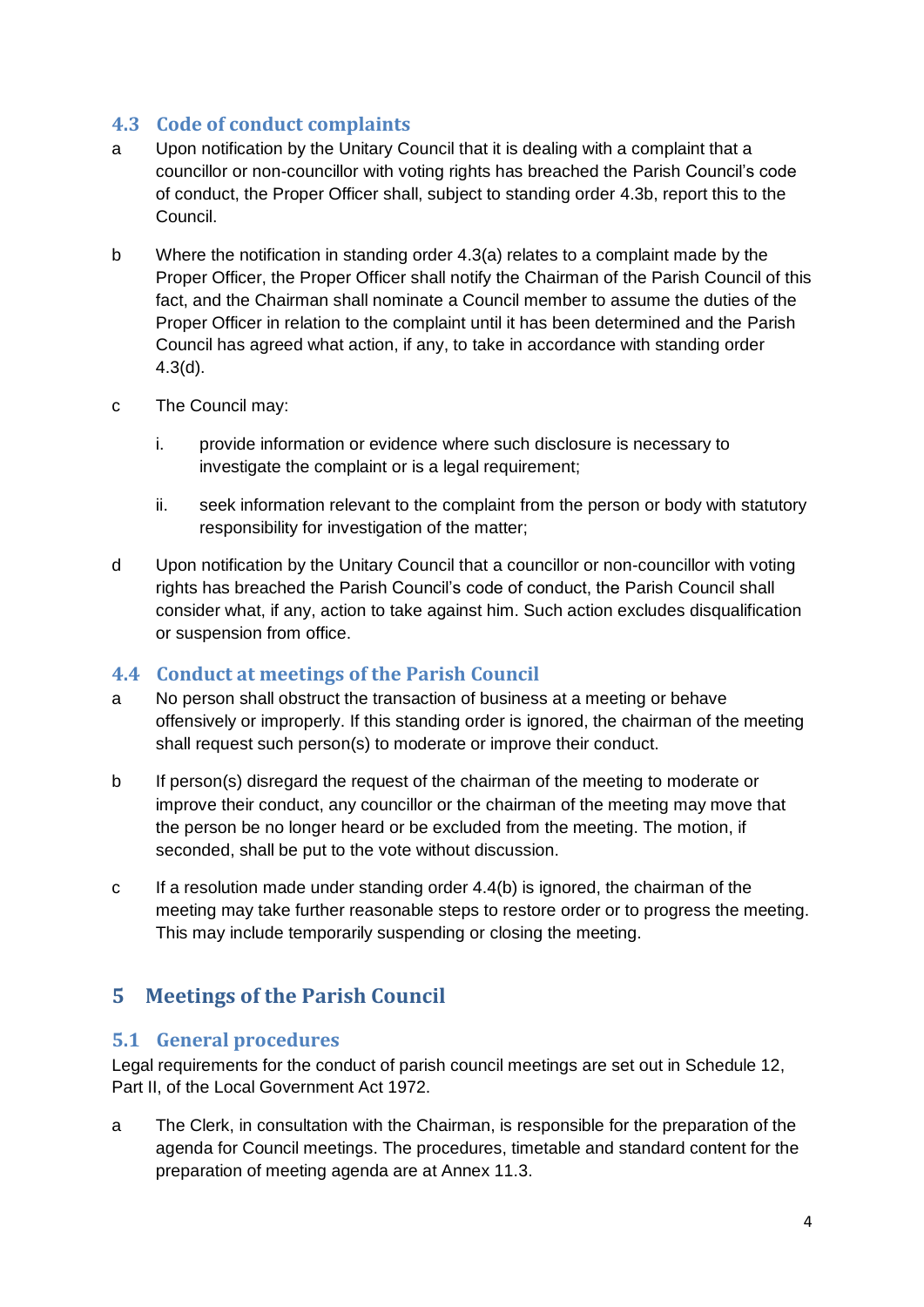- b Parish councillors are required to attend all meetings of the Parish Council. Councillors unable to attend any meeting shall convey an apology to the clerk, giving their reason for absence which shall be recorded in the minutes. Any member who fails to attend any meeting of the Council throughout six consecutive months without statutory excuse or the approval of the Council ceases automatically to be a member.
- c No business shall be transacted at a meeting of the Parish Council unless at least three qualified members of the Council are present. The Council cannot lawfully decide any matter which is not specified in the published agenda (summons).
- d An invitation to attend a meeting of the Council shall be sent, together with the agenda, to the ward councillor(s) of Wiltshire Council representing the division of the parish.
- e All Parish Council meetings will be held in the Glebe Hall, Winterbourne Earls. In the event that it is necessary to hold a Parish Council meeting elsewhere, the venue must conform to the requirements set out in Schedule 12, Part II, of the Local Government Act 1972.
- f Meetings shall be open to the public unless their presence is prejudicial to the public interest by reason of the confidential nature of the business to be transacted or for other special reasons. The public's exclusion from part or all of a meeting shall be by a resolution which shall give reasons for the public's exclusion. $6$
- g Members of the public attend meetings as observers, unless otherwise provided for in the meeting agenda or permitted by the chairman of the meeting. Public participation, when permitted, may include representations, questions and giving of evidence at a meeting which they are entitled to attend in respect of the business on the agenda.
- h The period of time designated for public participation at a meeting shall not exceed 10 minutes unless directed by the chairman of the meeting.
- i A question put by a member of the public shall not require a response at the meeting nor start a debate on the question. The chairman of the meeting may direct that a written or oral response be given.
- j A person who speaks at a meeting shall direct his comments to the chairman of the meeting.
- k Legal provisions for public attendance at Council meetings, including right to record and report on proceedings, are set out in the Public Bodies (Admission to Meetings) Act 1960.
- l The chairman has the authority and discretion to conduct meetings in a manner to suit members and the agenda, subject to:
	- i. All decisions made and actions agreed by the Council shall be clearly recorded in the meeting minutes.
	- ii. Voting need not be by a show of hands when a consensus or agreement is clear, but any councillor can request a formal vote by show of hands on any

 6 Public Bodies (Admission to Meetings) Act 1960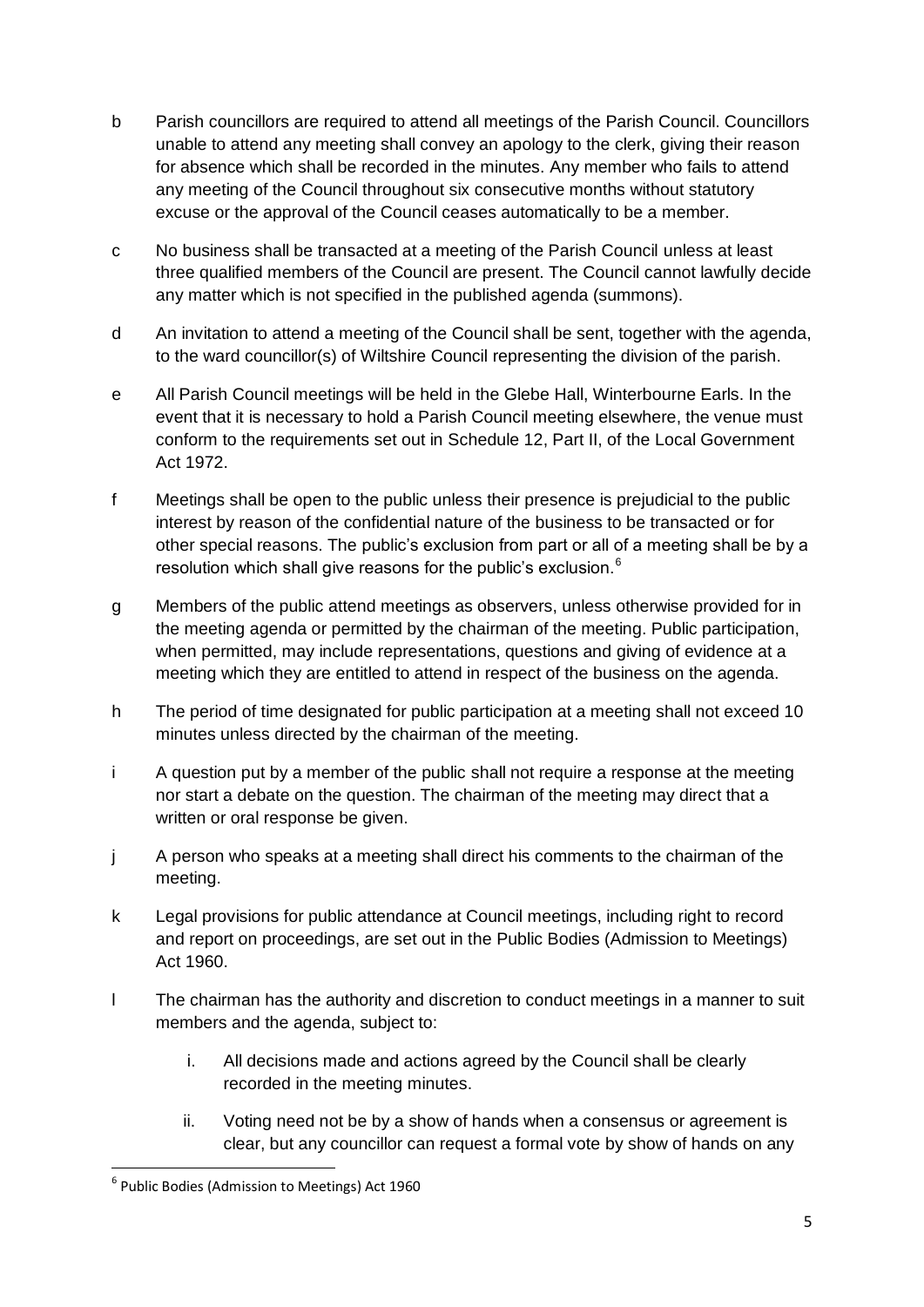matter, and the results of such a vote shall be recorded in the minutes. Such a request shall be made before moving on to the next item of business on the agenda.

- iii. Any councillor may propose a formal motion for inclusion in the meeting agenda, as set out at annex 11.4.
- m The following decisions of the Council shall be determined by a vote on a formal motion:
	- iv. Election of chairman
	- v. Co-option to fill council vacancies
	- vi. Adoption or amendment to the annual budget
	- vii. Annual precept request
	- viii. Approval of annual accounts
	- ix. Exclusion of the press and public from meetings or parts of meetings
	- x. Decisions relating to staff employment (e.g. appointment, changes to employment terms and termination of employment)
	- xi. Other decisions when explicitly required by these standing orders
- n A resolution shall not be reversed within six months except by a special motion, which requires written notice by at least 3 councillors to be given to the Proper Officer. When such a motion has been disposed of, no similar motion may be moved for a further six months.
- o Decisions by an officer of the Parish Council shall be reported on at the next meeting of the Parish Council, and recorded in the minutes of that meeting in accordance with the Openness of Local Government Regulations 2014<sup>7</sup>.

#### **5.2 Ordinary meetings**

a In addition to the annual meeting of the Parish Council, at least three other ordinary meetings shall be held in each year on such dates and times as the Council decides.

#### **5.3 Annual meeting**

- a In an election year, the annual meeting of the Parish Council shall be held on or within 14 days following the day on which the councillors elected take office.
- b In a year which is not an election year, the annual meeting of the Council shall be held on such day in May as the Council decides.
- c The first business conducted at the annual meeting of the Council shall be the election of the Chairman and appointment of the Vice-Chairman (if there is one) of the Council.
- d The Chairman of the Council, unless he has resigned or becomes disqualified, shall

 $7$  Openness of Local Government Regulations 2014 Part 3 available at [https://www.legislation.gov.uk/uksi/2014/2095.](https://www.legislation.gov.uk/uksi/2014/2095) See also

<https://www.gov.uk/government/publications/open-and-accountable-local-government-plain-english-guide>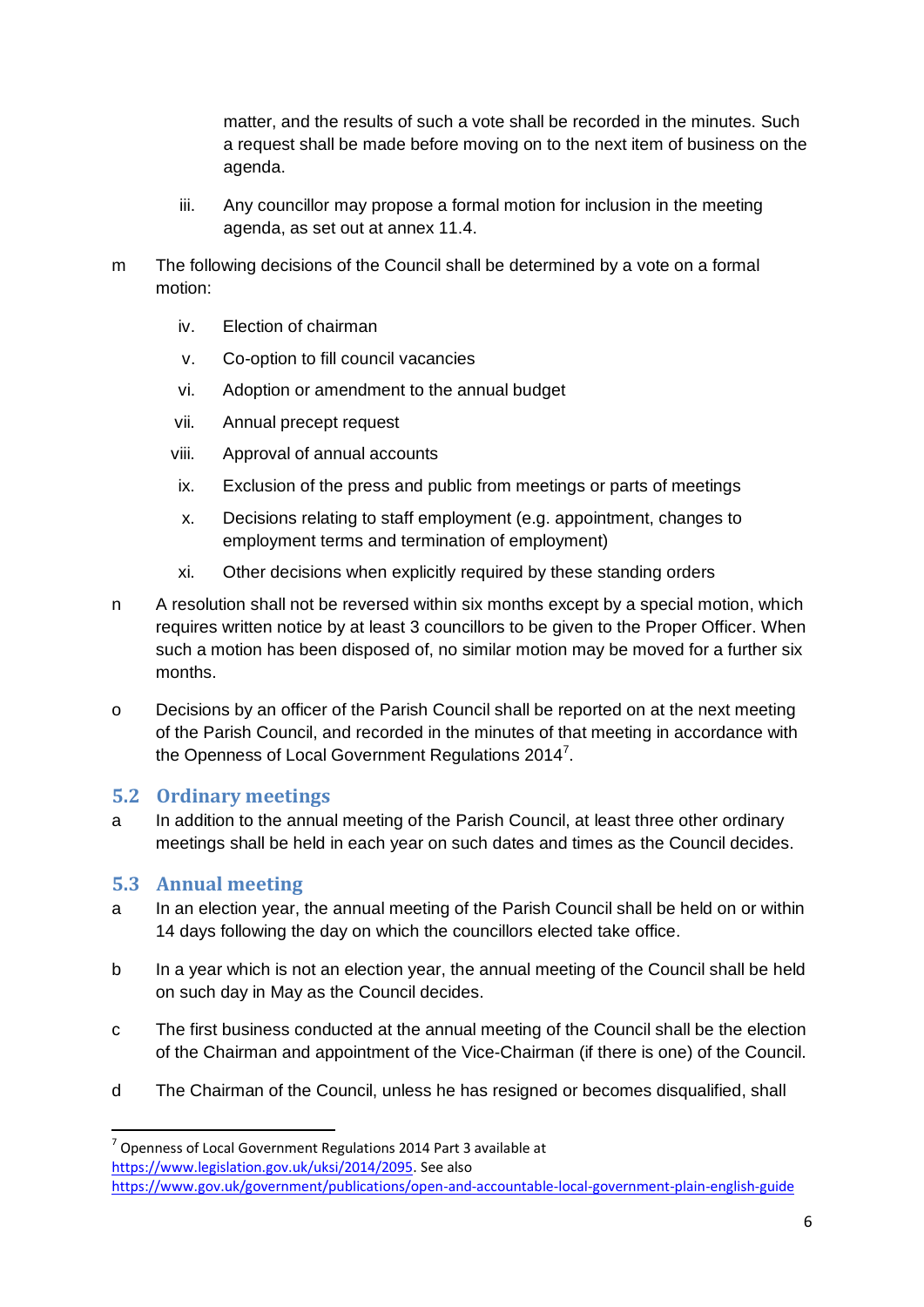continue in office and preside at the annual meeting until his successor is elected.

- e The Vice-Chairman of the Council, if there is one, unless he resigns or becomes disqualified, shall hold office until immediately after the election of the Chairman of the Council.
- f In an election year, if the current Chairman of the Council has not been re-elected as a member of the Council, he shall preside at the annual meeting until a successor Chairman of the Council has been elected. The current Chairman of the Council shall not have an original vote in respect of the election of the new Chairman of the Council but shall give a casting vote in the case of an equality of votes.
- g In an election year, if the current Chairman of the Council has been re-elected as a member of the Council, he shall preside at the annual meeting until a new Chairman of the Council has been elected. He may exercise an original vote in respect of the election of the new Chairman of the Council and shall give a casting vote in the case of an equality of votes.

## **5.4 Extraordinary meetings**

- a The Chairman of the Council may convene an extraordinary meeting of the Council at any time.
- b If the Chairman of the Council does not call an extraordinary meeting of the Council within seven days of having been requested in writing to do so by two councillors, any two councillors may convene an extraordinary meeting of the Council. The public notice giving the time, place and agenda for such a meeting shall be signed by the two councillors.

# <span id="page-6-0"></span>**6 Business of the Parish Council**

## **6.1 Overview of portfolio management**

- a Portfolio responsibilities allow a distribution of work among councillors, as well as providing points of contact for defined issues/topics. Portfolio descriptions and their allocation to councillors are at Annex 11.5.
- b A key benefit of these allocated responsibilities is that they ensure that routine business can proceed efficiently and effectively on a continuous basis. To achieve this, each portfolio should have an annual work plan and budget that has been properly agreed by the Parish Council in accordance with Standing Order 5.1.
- c Portfolio lead councillors may take action to implement portfolio work plans subject to:
	- i. expenditure remains within the agreed budget for the year;
	- ii. all costs and contracts for work are in compliance with these Standing Orders and the Council's Financial Regulations; and
	- iii. actions taken are reported to the next meeting of the Parish Council.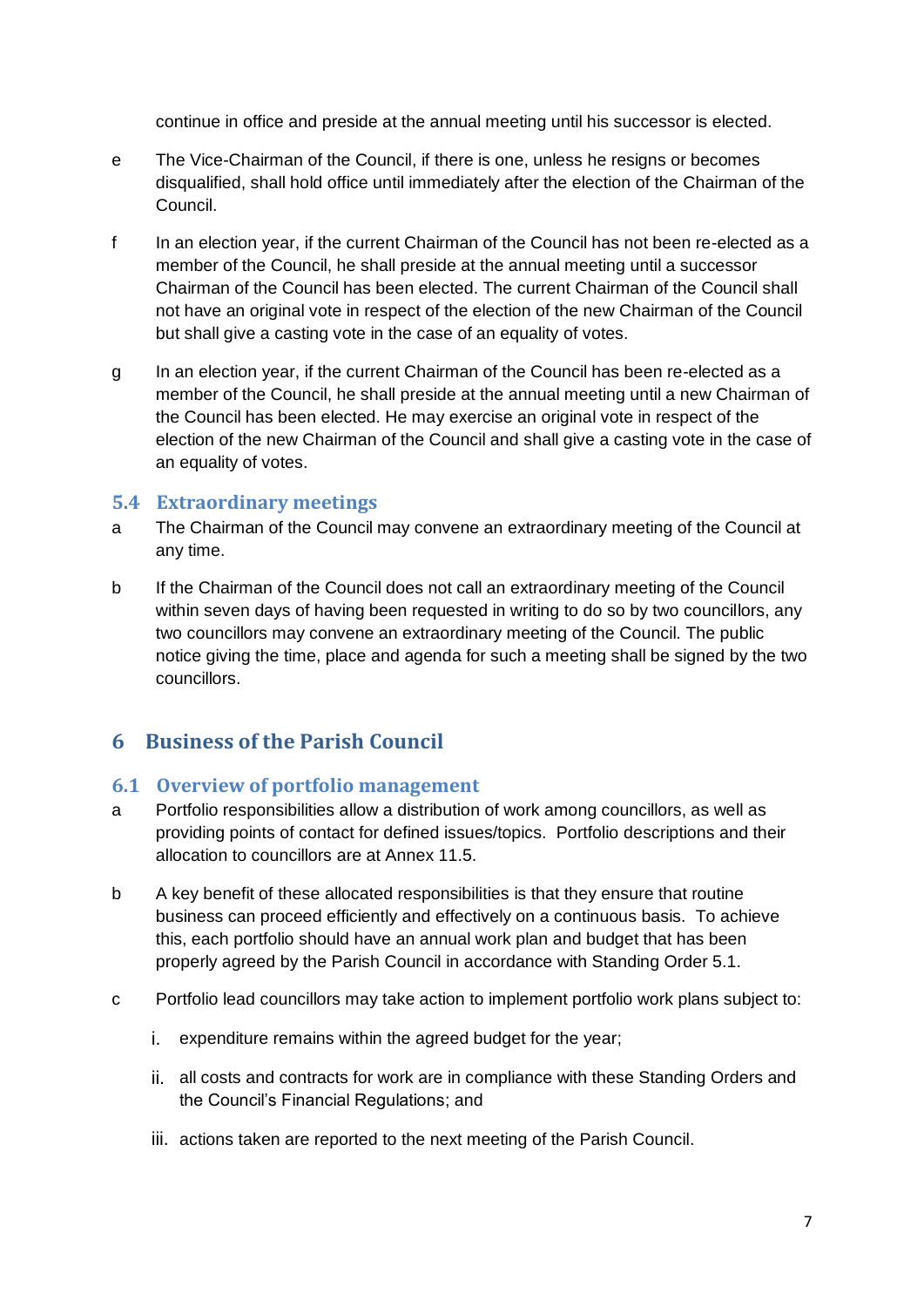## **6.2 Governance and finance**

- a Governance has been defined as "structures and processes that are designed to ensure accountability, transparency, responsiveness, rule of law, stability, equity and inclusiveness, empowerment, and broad-based participation<sup>8</sup>." It is thus integral to all aspects of the functioning of the Parish Council.
- b The Chairman of the Parish Council will normally be the lead councillor for governance, and will work closely with and support the Clerk who (as Proper Officer and Responsible Financial Officer) has a statutory and contractual duty to ensure the Council operated in compliance with the law and with applicable guidance and standards.
- c Winterbourne Parish Council has adopted the NALC Local Council Award Scheme<sup>9</sup> as a framework for establishing and maintaining good governance and aims to meet the standards set for the Foundation Award. To achieve this the Council shall, in addition to these Standing Orders, have in place regulations, policies and procedures as set out in (d) to (g) below and at Annex 11.6.
- d The Council shall have in place a Budget and Finance Policy that sets out the principles for proper financial management and accountability, and its policies for setting its annual budget, financial reserves and precept request.
- e The Council shall consider and approve Financial Regulations<sup>xx</sup> drawn up by the Responsible Financial Officer, which shall include detailed arrangements in respect of the following:
	- i. the keeping of accounting records and systems of internal controls;
	- ii. the assessment and management of financial risks faced by the Council;
	- iii. the work of the independent internal auditor in accordance with proper practices and the receipt of an annual report from the internal auditor;
	- iv. the inspection and copying by councillors, including monthly and annual presentation of accounts to the Council, and local electors of the Council's accounts and/or orders of payments; and
	- v. whether contracts with an estimated value below £25,000 due to special circumstances are exempt from a tendering process or procurement exercise.
	- vi. Financial Regulations shall be reviewed annually for fitness of purpose and compliance with applicable standards.
- *f* The Council shall have in place and review at least annually a risk management policy in the form of a Risk Register<sup>"</sup> that quantifies major risks and identifies actions necessary to mitigate such risks.
- g The Council shall maintain a Register of Community Assets.<sup>iii</sup>

<sup>&</sup>lt;sup>8</sup> <http://www.ibe.unesco.org/en/geqaf/technical-notes/concept-governance>

<sup>&</sup>lt;sup>9</sup> Se[e https://www.nalc.gov.uk/our-work/local-council-award-scheme](https://www.nalc.gov.uk/our-work/local-council-award-scheme)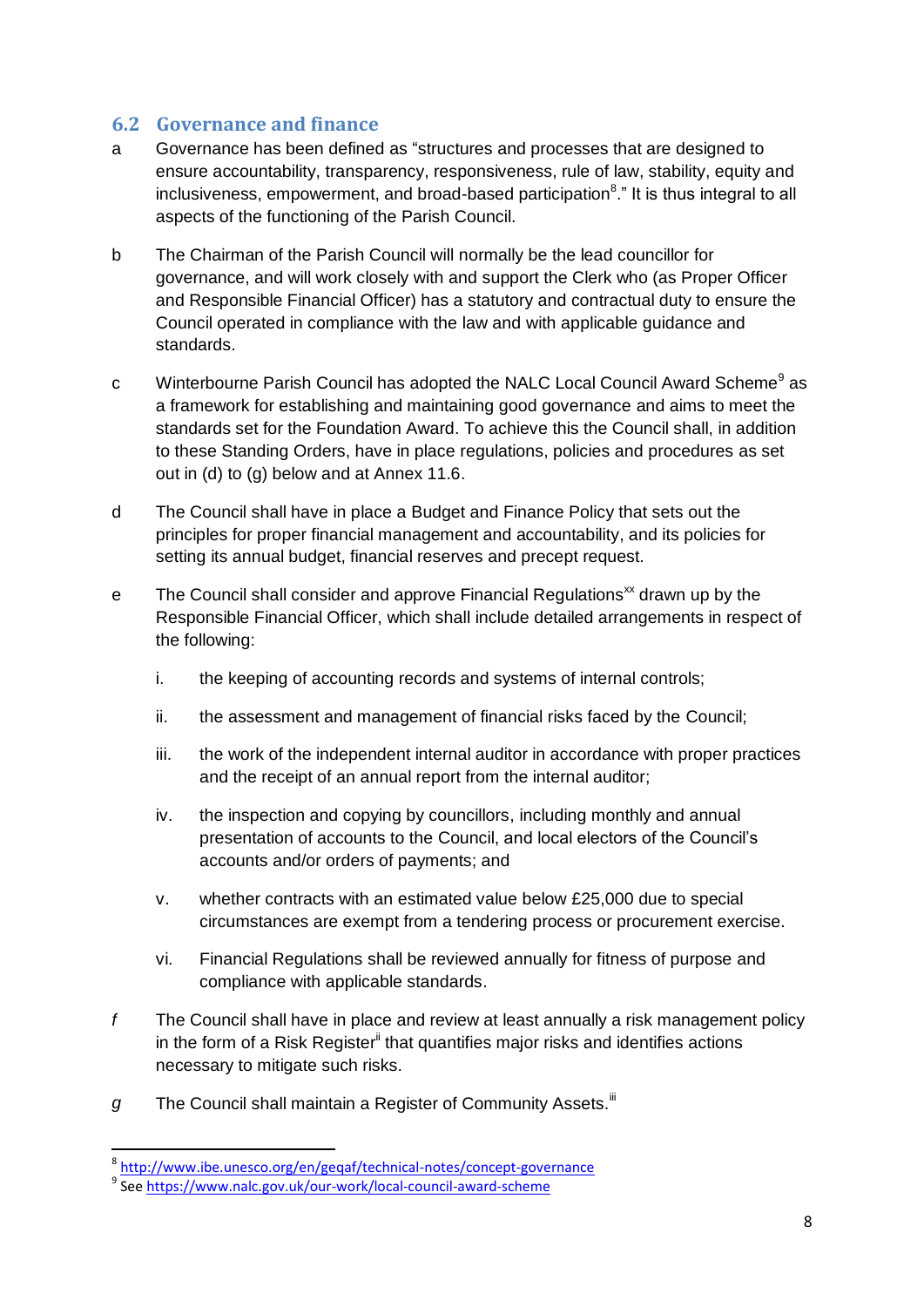## **6.3 Publication and media**

- a The lead councillor(s) for publication and media will work closely with and support the Clerk who (as Proper Officer) has a statutory and contractual duty to ensure the Council operated in compliance with the law and applicable guidance and standards.
- *b* In accordance with freedom of information legislation, the Council shall publish information in accordance with its Document Retention and Publication Policy<sup>iv</sup> and respond to requests for information held by the Council in accordance with its Freedom of Information Policy<sup>v</sup>.
- c The Council, having annual income & expenditure greater than £25,000 but less than £200,000 is not subject to the Local Government (Transparency Requirements) (England) Regulations 2015. The Council shall nevertheless publish information as set out in its Document Retention and Publication Policy and as specified in these standing orders and other Council policies.
- *d* In addition to the statutory requirements for publication, the Parish Council will ensure the publication of information and news of relevance to residents via a parish magazine, noticeboards and its website. Procedures and editorial policy for community publications are set out in the Council's Village Link Publication Plan<sup>vi</sup>.
- e Any website managed or controlled by the Council shall comply with the Public Sector Bodies (Websites and Mobile Applications) (No. 2) Accessibility Regulations 2018<sup>10</sup>. See also Government & NALC guidance<sup>11</sup>.

## **6.4 Community engagement**

- a The Parish is required by law to hold a meeting annually between  $1<sup>st</sup>$  March and  $1<sup>st</sup>$ June (inclusive)<sup>12</sup>. Unless convened by electors or councillors as permitted in law, the Chairman shall convene an annual parish meeting which shall not be on the same day as a Parish Council meeting.
- b Procedures for public notice, meeting proceedings and minutes of proceedings for parish meetings shall be as set out in the Local Government Act 1972<sup>12</sup>.
- c The Parish Council will use all reasonable efforts to ensure that all parish meetings are well publicised and that the proposed business for such meetings is relevant to the parish.
- d The Council recognises its responsibility to respond promptly and effectively to matters raised by residents of the parish. Procedures for response to correspondence from residents are at Annex 11.7.
- e Any councillor or officer who becomes aware, by word-of-mouth, social media or other means, of a matter of concern to residents should encourage the concerned party to communicate directly with the Council, as set out at Annex 11.7a&b.

<sup>&</sup>lt;sup>10</sup> <https://www.legislation.gov.uk/uksi/2018/952/made>

<sup>11</sup> [https://www.gov.uk/guidance/make-your-website-or-app-accessible-and-publish-an-accessibility](https://www.gov.uk/guidance/make-your-website-or-app-accessible-and-publish-an-accessibility-statement?utm_source=CampaignPage1&)[statement?utm\\_source=CampaignPage1&](https://www.gov.uk/guidance/make-your-website-or-app-accessible-and-publish-an-accessibility-statement?utm_source=CampaignPage1&) and [https://www.nalc.gov.uk/publications#website-accessibility](https://www.nalc.gov.uk/publications#website-accessibility-and-publishing-guidelines)[and-publishing-guidelines](https://www.nalc.gov.uk/publications#website-accessibility-and-publishing-guidelines)

<sup>&</sup>lt;sup>12</sup> Local Government Act 1972 Schedule 12 Part III s14-22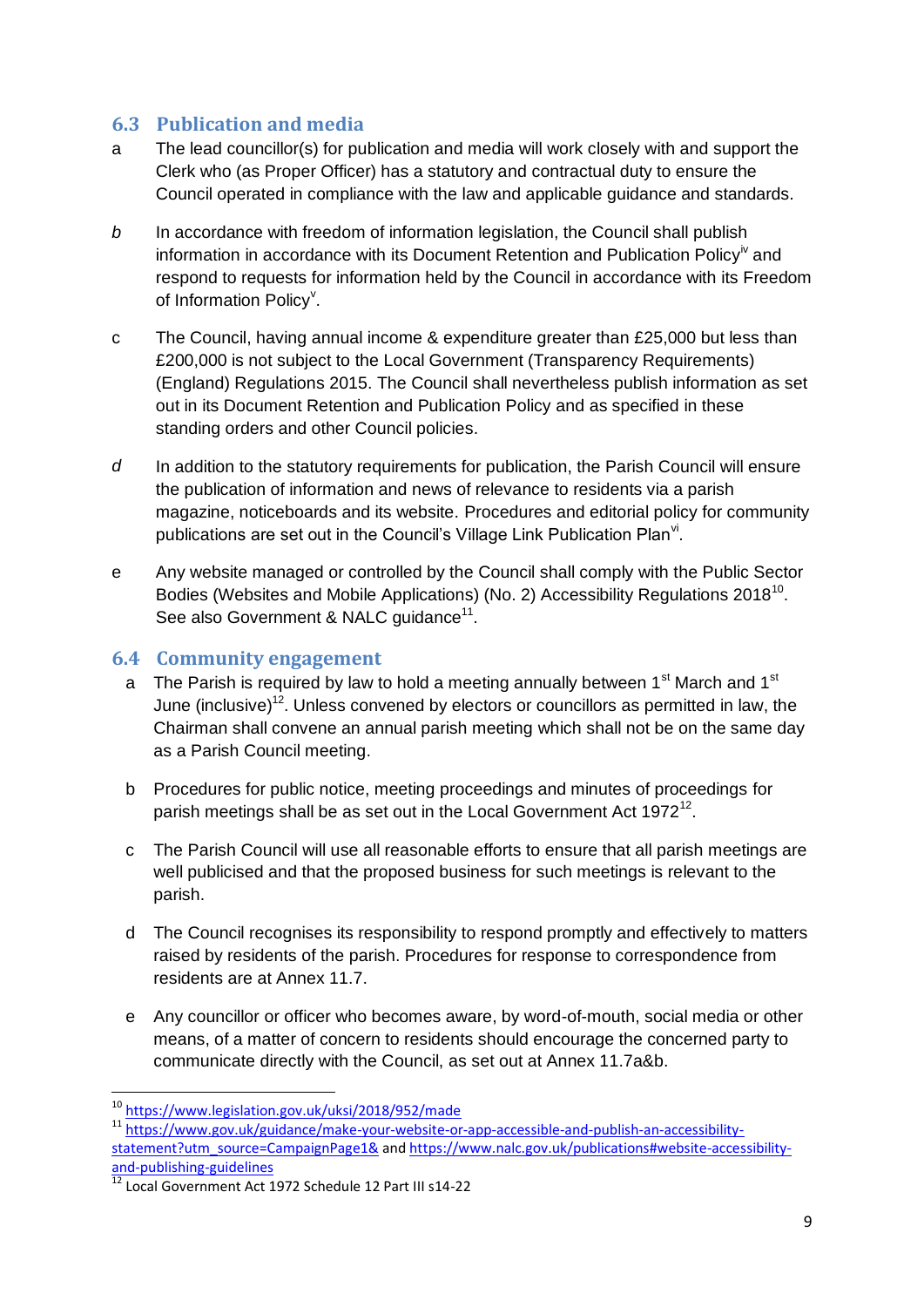## **6.5 Maintenance**

- a The respective responsibilities for maintenance by the Parish Council, Wiltshire Council and landowners are generally defined by law<sup>13</sup>, and are summarised in the Council's Grounds Maintenance Plan<sup>vii</sup>.
	- b All maintenance and repairs that fall within the responsibility of Wiltshire Council will be reported through the "My Wiltshire" app as soon as known to a councillor or the clerk. All such notifications will be made using the account generalparishcouncil@thewinterbournes.org.uk, so that their progress can be readily monitored.
- c Where the Parish Council has the necessary rights or powers, the Council may elect to undertake maintenance beyond its obligations. Such additional maintenance shall be subject to formal agreement by the Parish Council and implemented in accordance with the Council's Standing Orders and Financial Regulations.
- d The Council will keep a log of all extant maintenance requirements which will form the basis of review and decision by the Council. The format for the log is at Annex 11.8.

## **6.6 Development planning**

- a The Council shall consider and respond to all planning applications within or likely to impact Winterbourne Parish. The Clerk shall take steps to ensure that all applications can be considered at a scheduled council meeting including:
	- i. seeking extensions to the consultation period when desirable (and in particular should the time between publication of relevant documents and the end of the consultation period less be than the statutory 21 days); and
	- ii. checking with Wiltshire Council planning department prior to publication of Parish Council meeting agenda so as to include pending/imminent planning consultations.
- b If a planning application requires consideration before the next ordinary meeting of the Council any parish councillor may request the Clerk to convene an additional extraordinary meeting of the Council. In the absence of a request for an extraordinary meeting, the Clerk will submit a response of "no comment" by the due date.
- c The Parish Council shall base its response on development proposals only on the application as submitted to the proper planning authority. The Council will not otherwise offer a formal opinion or decision on a planning proposal.
- d Procedures and guidance on communication between members/officers of the Council, and planning applicants or their agents are at Annex 11.9.

<sup>1</sup> <sup>13</sup> See Highways Act 1980, Countryside and Rights of Way Act 2000 *inter alia*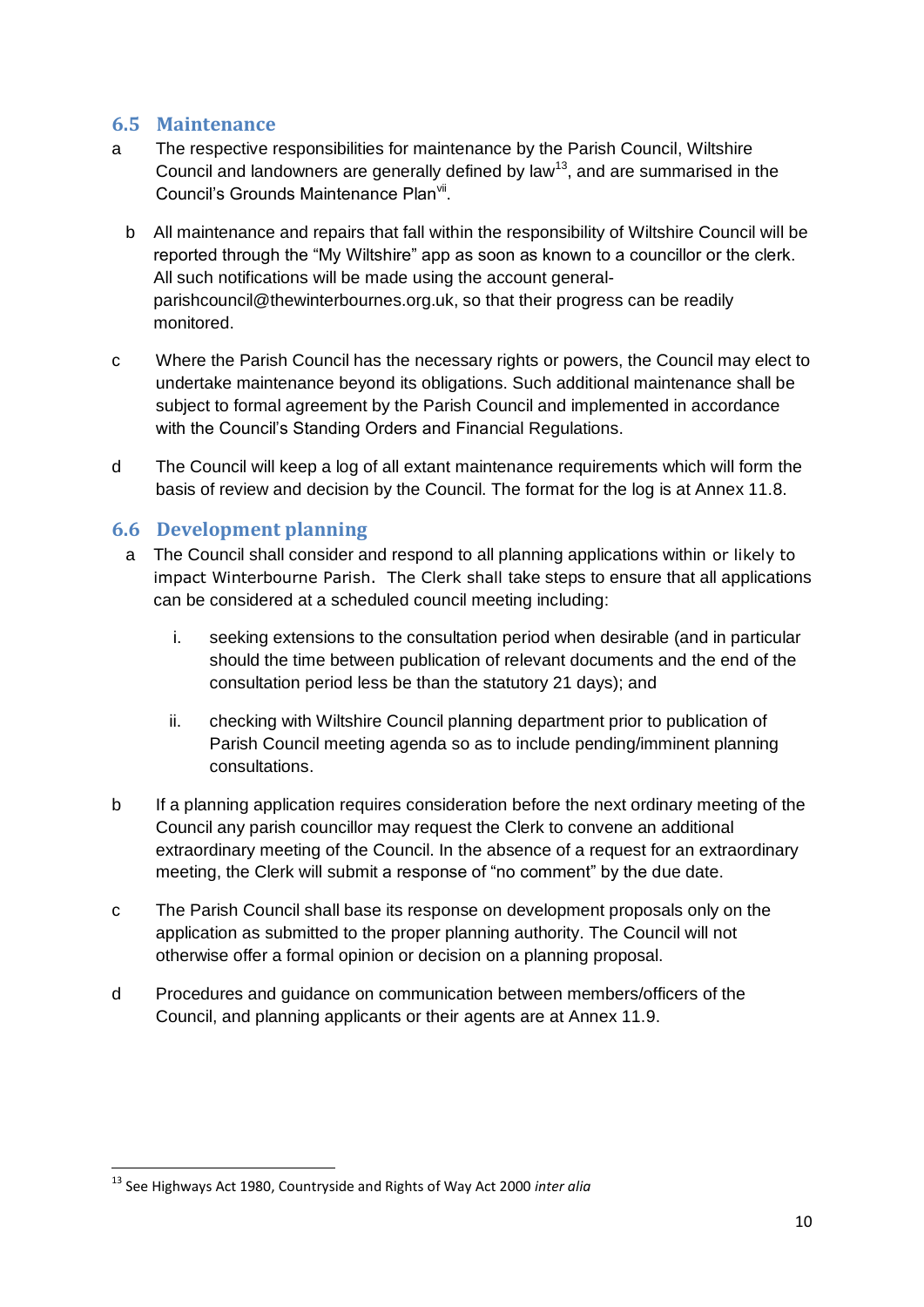## **6.7 Community resilience and crime prevention**

- a The Parish Council shall maintain and publish a Community Resilience Plan<sup>viii</sup> in line with government guidance<sup>14</sup>.
- b Given its geographical situation the Winterbournes are prone to seasonal flooding from river or ground water. Flood risk is a key consideration in the Community Resilience Plan, and the Council shall appoint a Flood Warden as recommended by the Environment Agency<sup>15</sup>.
- c The Parish Council supports participation in community speed watch (CSW). CSW<sup>16</sup> is operated by volunteers who work closely with Community Policing Teams supported by the Special Constabulary Roads Policing Unit. All volunteers are trained by Traffic Management Policing Officers to monitor traffic speed and must comply with their code of practice. The Council's procedures for engagement of volunteers are at section 8 and Annex 11.10.
- d The Council operated CCTV covering the Glebe Hall car park and Glebe Lands. The regulations and procedures for operation of the Council's CCTV in accordance with applicable law are set out in the Council's CCTV Policy Statement<sup>ix</sup>.
- e The Council expects that residents who experience or witness a crime or antisocial behaviour will report this to the police by phone (999 or 101) or online at [https://www.wiltshire.police.uk/ro/report/.](https://www.wiltshire.police.uk/ro/report/) The Council cannot report on someone else's behalf, nor will the Council take any action which should properly be undertaken by the police or other authority.

## **6.8 Glebe Hall, Glebe Hall car park & Glebe Lands**

- a The Parish Council leases land from Salisbury Diocese (through its Board of Finance). The terms of these leases are set out in the lease and trust deed of 1992 which covers the Glebe Hall and Glebe Hall car park, and the lease of 1994 (renewed in 2017) which covers additional land (referred to herein as Glebe Lands) adjacent to the Glebe Hall and St Michael and all Angels Church.
- b Under the terms of the 1992 lease and trust deed the Glebe Hall is held upon trust (as a charity) for the purposes of a village hall. Winterbourne Parish Council is the custodian trustee of the charity as set out in the Public Trustee Act 1906 $^{17}$ .
- c The Glebe Hall is managed by a committee (the Glebe Hall Management Committee) as set out in the 1992 lease and trust deed. The Parish Council shall nominate a councillor to be its representative on the Management Committee.

<sup>1</sup> <sup>14</sup> See HM Government Community Resilience Development Framework June 2019 available at https://assets.publishing.service.gov.uk/government/uploads/system/uploads/attachment\_data/file/828813/ 20190902-Community\_Resilience\_Development\_Framework\_Final.pdf

<sup>&</sup>lt;sup>15</sup> See A Guide to the Role of Community Flood Wardens available at

https://www.rushcliffe.gov.uk/media/1rushcliffe/media/images/environmentandwaste/emergencyplanning/E nvironmentAgencyguideontheroleofcommunityfloodwardens.pdf

<sup>&</sup>lt;sup>16</sup> See https://www.wiltshire.police.uk/police-forces/wiltshire-police/areas/about-us/about-us/communityspeedwatch/

<sup>.&</sup>lt;br>Available a[t https://www.legislation.gov.uk/ukpga/Edw7/6/55/contents](https://www.legislation.gov.uk/ukpga/Edw7/6/55/contents)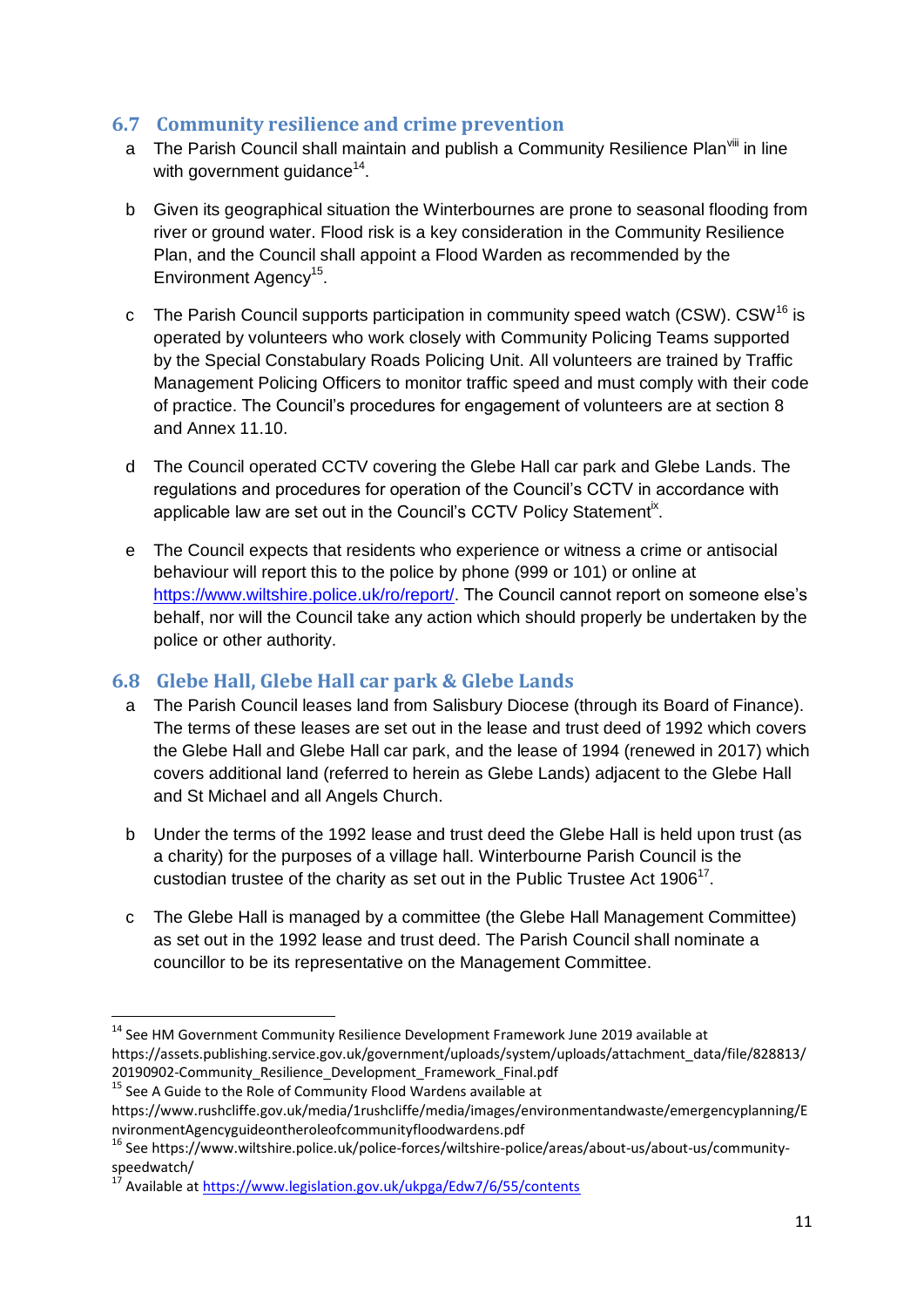- d The Parish Council has direct responsibility for the use and maintenance of the Glebe Hall car park, which shall be in accordance with the 1992 lease and trust deed and as set out in its Policy on Use of Glebe Hall Car Park<sup>x</sup>.
- e Winterbourne Parish Council is responsible for use of the Glebe Lands, which shall be maintained as open (green) space for the benefit of the parish and in accordance with the 2017 lease agreement as set out in its Policy on Use of Glebe Lands $^{\times}$ .

## **6.9 Sport & recreation facilities**

- a. The Parish Council is committed to developing and maintaining sports and recreation equipment for public use within the parish. All such equipment shall be manufactured and installed to the appropriate standard and maintained in a good condition and in compliance with any other requirements of the Council's insurance policy.
- b. Any sport or recreation equipment installed on land owned or controlled by the Council and which has been installed without consent or does not comply with the provisions of 6.9a above shall be removed and disposed of.
- c. The land referred to at 6.9b comprises the QEII field and its car park $^{xii}$ , Glebe Lands $^{xi}$ , the Glebe Hall car park<sup>x</sup>, Down Barn Road allotments<sup>xiv</sup>.
- d. All sport and recreation equipment shall be inspected monthly, or as otherwise specified by the Council's applicable insurance policy, by a designated councillor (see Annex 11.5). In addition, an inspection and report shall be commissioned from an appropriately qualified party annually.

## **6.10 Allotments**

- a Local councils have a duty to provide allotments where there is a demand from residents. The law governing allotments is set out in statutes passed between 1908 and 1950. A summary and further references are set out in Appendix 2 to Growing in the Community<sup>18</sup>.
- b The policy and procedures adopted by the Parish Council in order to manage and develop the allotment gardens at Down Barn Road, Winterbourne Gunner in accordance with legal and other statutory requirements are set out in Winterbourne Parish Council Allotments Policy and Development Strategy<sup>xiii</sup> & Allotment Rules and Guidance<sup>xiv</sup>.
- c An Allotment Manager oversees the Down Barn Road allotment site on behalf of the Parish Council. The respective roles and responsibilities for the Allotment Manager, the Parish Council, and the Parish Clerk are set out in Annex C to the Allotment Development Strategy.
- d All new tenancy agreements shall be on the basis of a signed contract that sets out the terms and conditions for use of the allotment garden.

 $18$  "Growing in the Community" second edition, published by Local Government Association [https://www.local.gov.uk/sites/default/files/documents/growing-community-second--8f5.pdf.](https://www.local.gov.uk/sites/default/files/documents/growing-community-second--8f5.pdf) See also Arnold Baker on Local Council Administration 11<sup>th</sup> edition. LexisNexis 2018. Chapter 29: Allotments for Cultivation and Common Pasture.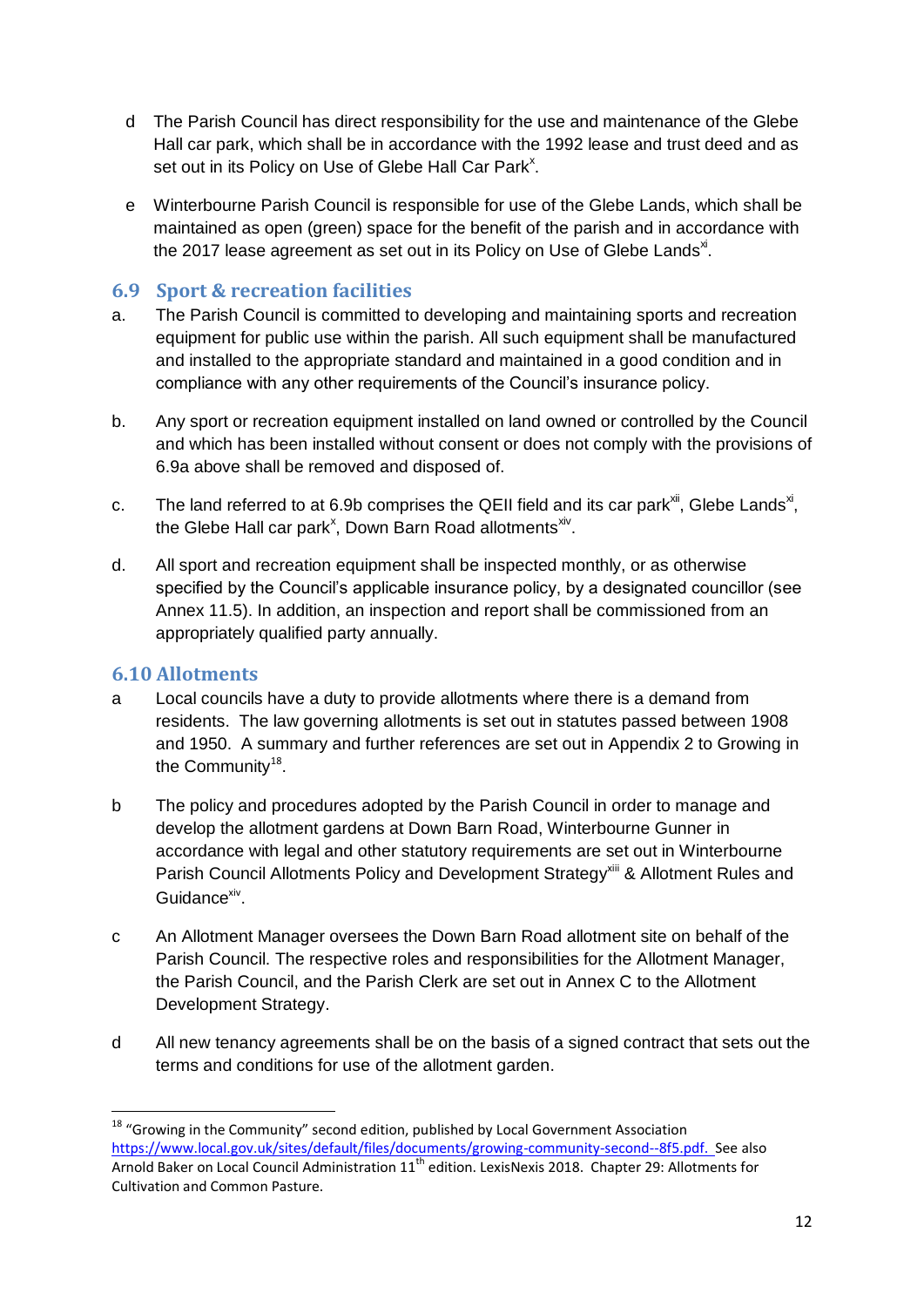e Renewal notices shall be sent to all tenants on 1 April each year. A renewal notice shall include the amount due, and copy of the terms & conditions and of rules & guidance applicable for the next year. Payment of the rent due will be taken as acceptance by the tenant of the current terms & conditions and rules & guidance.

## <span id="page-12-0"></span>**7 Employment**

- a Staff members shall be employed according to the national agreement on pay and conditions of service for local government services<sup>19</sup>.
- b All staff members shall sign a contract of employment with the Council that includes *inter alia* salary and pay band, hours of work, job level and pay scale range, and a job description.
- c Council policies that apply to employment and management of staff include Pension Policy<sup>xv</sup>, Appraisal Policy<sup>xvi</sup>, Disciplinary Policy<sup>xvii</sup> and Grievance Policy<sup>xviii</sup>.
- d A matter personal to a member of staff that is being considered by a meeting of Council is subject to standing orders 7e and 5.1(f).
- e Any persons responsible for all or part of the management of staff shall treat as confidential the written records of all meetings relating to their performance, capabilities, grievance or disciplinary matters. Such persons shall have access to relevant staff records (see Standing Order 10.4a).

## <span id="page-12-1"></span>**8 Volunteers**

a Volunteers working with or on behalf of the Council are covered by the Council's insurance policy provided that they are under the control or supervision of the Council. Procedures to ensure the safety and wellbeing of volunteers, and to manage any risks associated with voluntary activities, are set out at Annex 11.10.

## <span id="page-12-2"></span>**9 Complaints**

- a Complaints about Council decisions and procedures, which may include complaints about how the Council has dealt with a respondent's concerns or requests, will be addressed according to the Council's Complaints Policy. Xix
- b Complaints between a Council employee and the Council as employer shall be addressed according to Council's Disciplinary and Grievance Policies (see Standing Order 7).
- c Complaints concerning the conduct of individual Councillors are covered at Standing Order 4.3
- d The Parish Council may decline to consider complaints that could be reasonably considered to be vexatious.

<sup>1</sup> <sup>19</sup> The national agreement is set out in the National Joint Council "Green Book" available at <https://www.unison.org.uk/content/uploads/2018/07/NJC-Green-Book-18.pdf>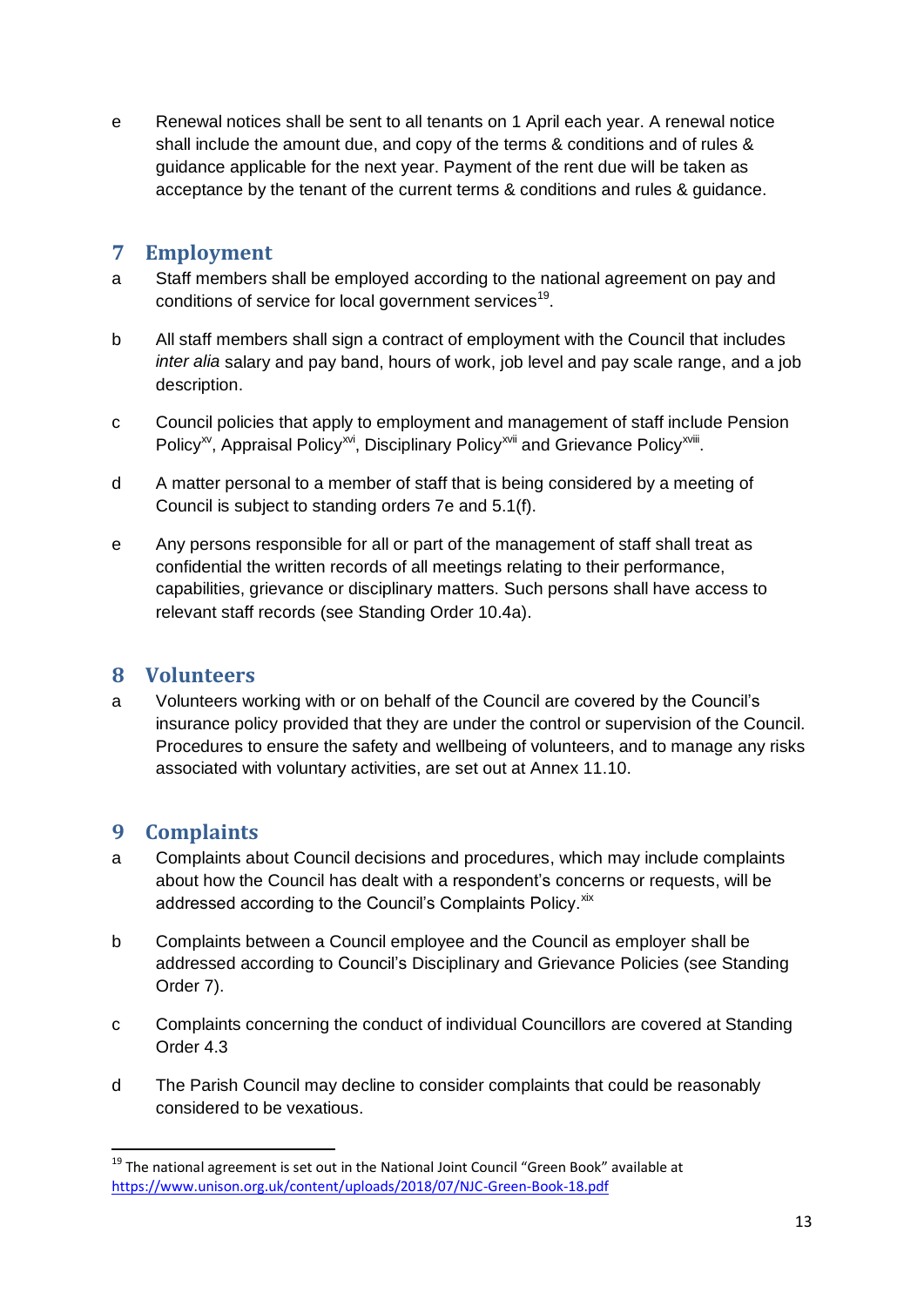## <span id="page-13-0"></span>**10 Information management**

#### **10.1 General**

- a The Parish Council is subject to diverse laws and regulations concerning the collection, retention, use and publication of information, which are addressed in the sections below.
- b As good practice, the Council, its members and officers should ensure that any information or communication that may be important for effective conduct of its business, or for compliance with legal requirements, these standing orders or other policies and procedures of the Council, should be communicated to the Clerk for retention and publication as set out in the applicable policies and procedures.

#### **10.2 Use of information technology and email**

- a Email will be the primary means of written communication within the Parish Council, and to and from the Council and councillors. Procedures and guidance for the use of Parish Council email accounts are set out in Annex 11.11.
- b All Parish Council business shall be conducted through Parish Council email addresses using the domain @thewinterbournes.org.uk, to ensure that such communication (where appropriate) becomes a matter of record, and that council business is separate from personal business.
- c The Council will not maintain a social media presence, and will not monitor social media (see also Standing Orders 6.3d,e & 6.4e).

#### **10.3 Document retention and storage**

- a The Parish Council has a statutory responsibility to maintain its documents and records, and record management systems, in accordance with regulations. The person with the responsibility for the implementation of the policy is the clerk to the Parish Council.
- b The Parish Council's policy and procedures for document retention, storage & publication are set out in Winterbourne Parish Council Document Retention and Publication Policy<sup>iv</sup>.
- c The Council will undertake an audit of its records and document archive annually. This will be undertaken by not less than two councillors, who shall jointly provide a report to the Parish Council on the outcome of the audit.

## **10.4 Data protection**

- a The Council shall have in place and keep under review, technical and organisational measures to keep secure information (including personal data) which it holds in paper and electronic form. Such arrangements shall include deciding who has access to personal data and encryption of personal data.
- b The Council shall have in place, and keep under review, policies for the retention and safe destruction of all information (including personal data) which it holds in paper and electronic form. The Council's Document Retention & Publication Policy shall confirm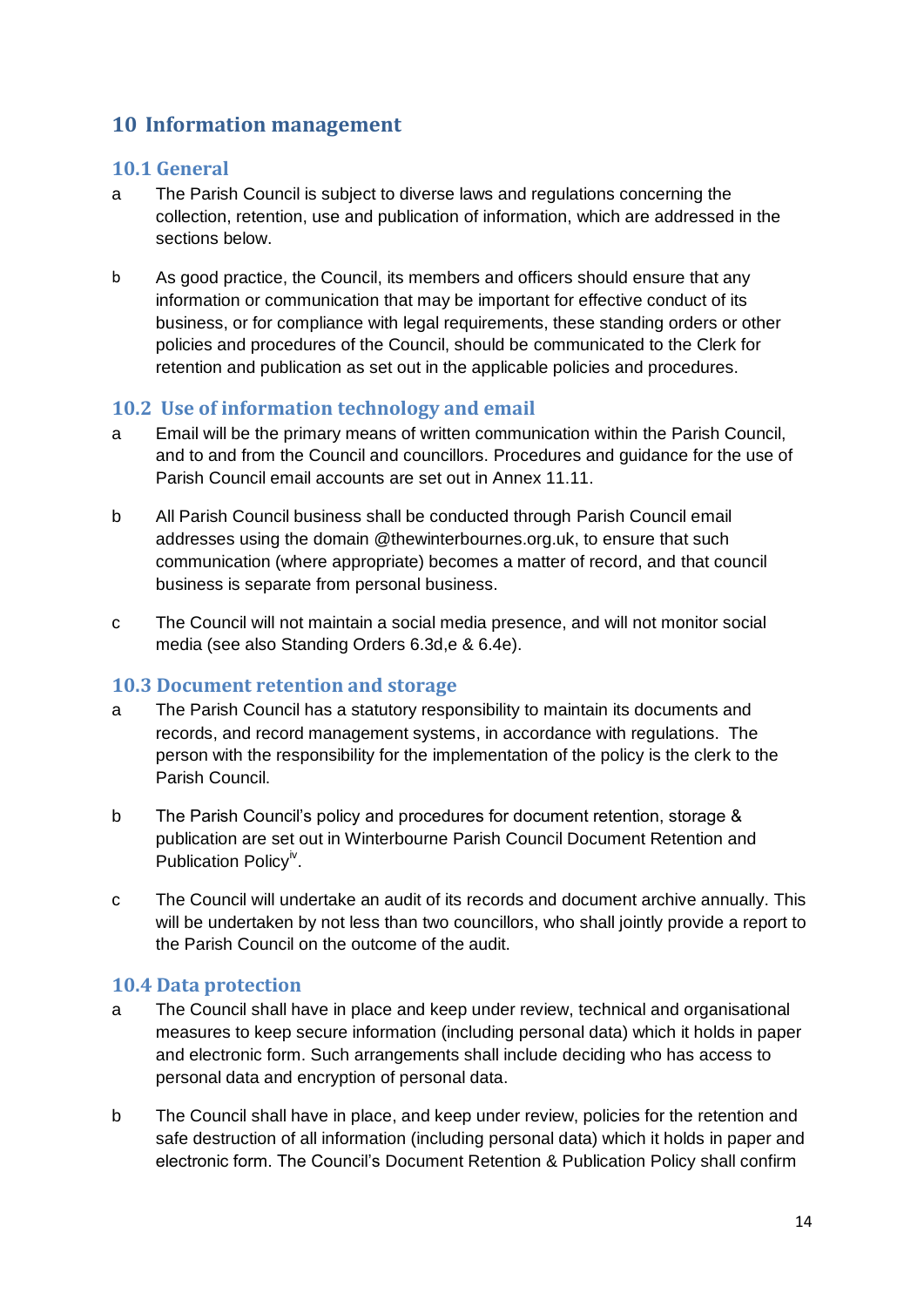the period for which information (including personal data) shall be retained or the criteria used to determine that period (e.g. the Limitation Act 1980).

- c The agenda, papers that support the agenda and the minutes of a meeting shall not disclose or otherwise undermine confidential information or personal data without legal justification.
- d Councillors, staff, the Council's contractors and agents shall not disclose confidential information or personal data without legal justification.

# <span id="page-14-0"></span>**11 Legal & commercial matters**

## **11.1 Execution and sealing of legal deeds**

- a A legal deed shall not be executed on behalf of the Council unless authorised by a resolution.
- b Subject to standing order 11.1(a) any two councillors may sign, on behalf of the Council, any deed required by law. The Proper Officer shall witness their signatures.

#### **11.2 Contracts**

a Goods and services shall be procured through purchase orders or tender (including competitive tender) as directed by the Parish Council and in accordance with Parish Council Financial Regulations<sup>xx</sup>.

#### **11.3 Insurance**

1

a The Council shall purchase insurance to indemnify against public, employer and officer/member liabilities.

# <span id="page-14-1"></span>**12 Annexes to Winterbourne Parish Council Standing Orders**

Annexes to these Standing Orders are contained in a separate document.

# <span id="page-14-2"></span>**13 Winterbourne Parish Council policies and procedures**

<sup>i</sup> Winterbourne Parish Council Code of Conduct available at

<http://www.winterbourneparishcouncil.com/governance/winterbournes-code-conduct.php> <sup>ii</sup> Winterbourne Parish Council Risk Register available at

<http://www.winterbourneparishcouncil.com/governance/winterbournes-risk-management.php> **III** Winterbourne Parish Register of Community Assets available at

<http://www.winterbourneparishcouncil.com/governance/winterbournes-policies.php> vi Winterbourne Parish Council Village Link Publication Plan 2018

**iv Winterbourne Parish Council Document Retention and Publication Policy 2021** 

<sup>v</sup> Winterbourne Parish Council Freedom of Information Policy 2022 available at

vii Winterbourne Parish Council Grounds Maintenance Plan available at <http://www.winterbourneparishcouncil.com/governance/winterbournes-maintenance.php>

**Winterbourne Parish Council Initial Response Plan for Civil Emergencies Feb 2018** available at [http://www.winterbourneparishcouncil.com/governance/winterbournes-initial](http://www.winterbourneparishcouncil.com/governance/winterbournes-initial-response.php)[response.php](http://www.winterbourneparishcouncil.com/governance/winterbournes-initial-response.php)